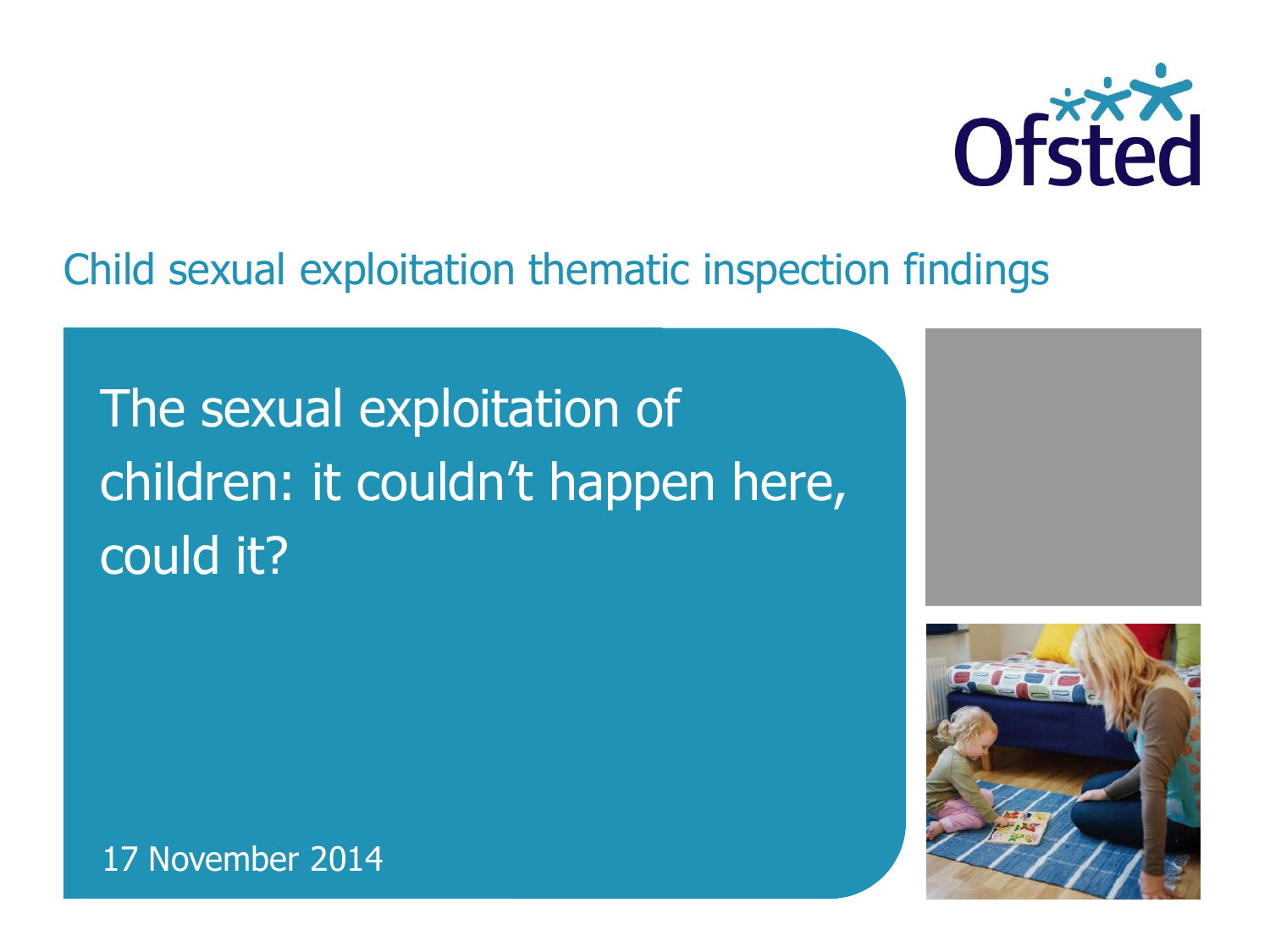

### Agenda

- 1. Methodology
- 2. Key findings
- 3. Recommendations
- 4. Next steps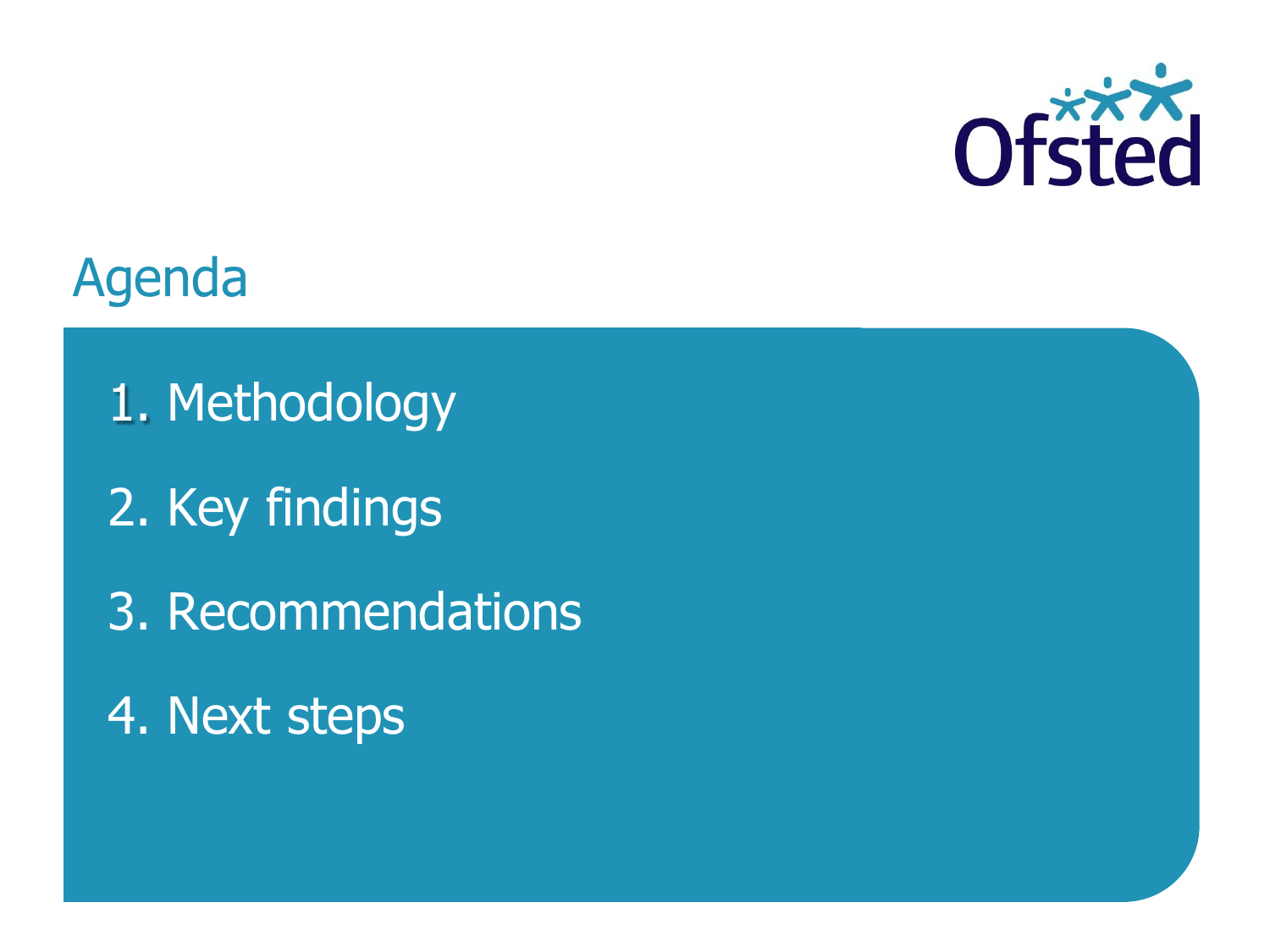

## **Methodology**

- 8 local authorities
- 141 cases tracked in detail
- 50 initial referrals sampled
- spoke to 157 children and young people
- 41 parents or carers
- in excess of 200 professionals
- 36 children's homes
- 33 published SIF reports



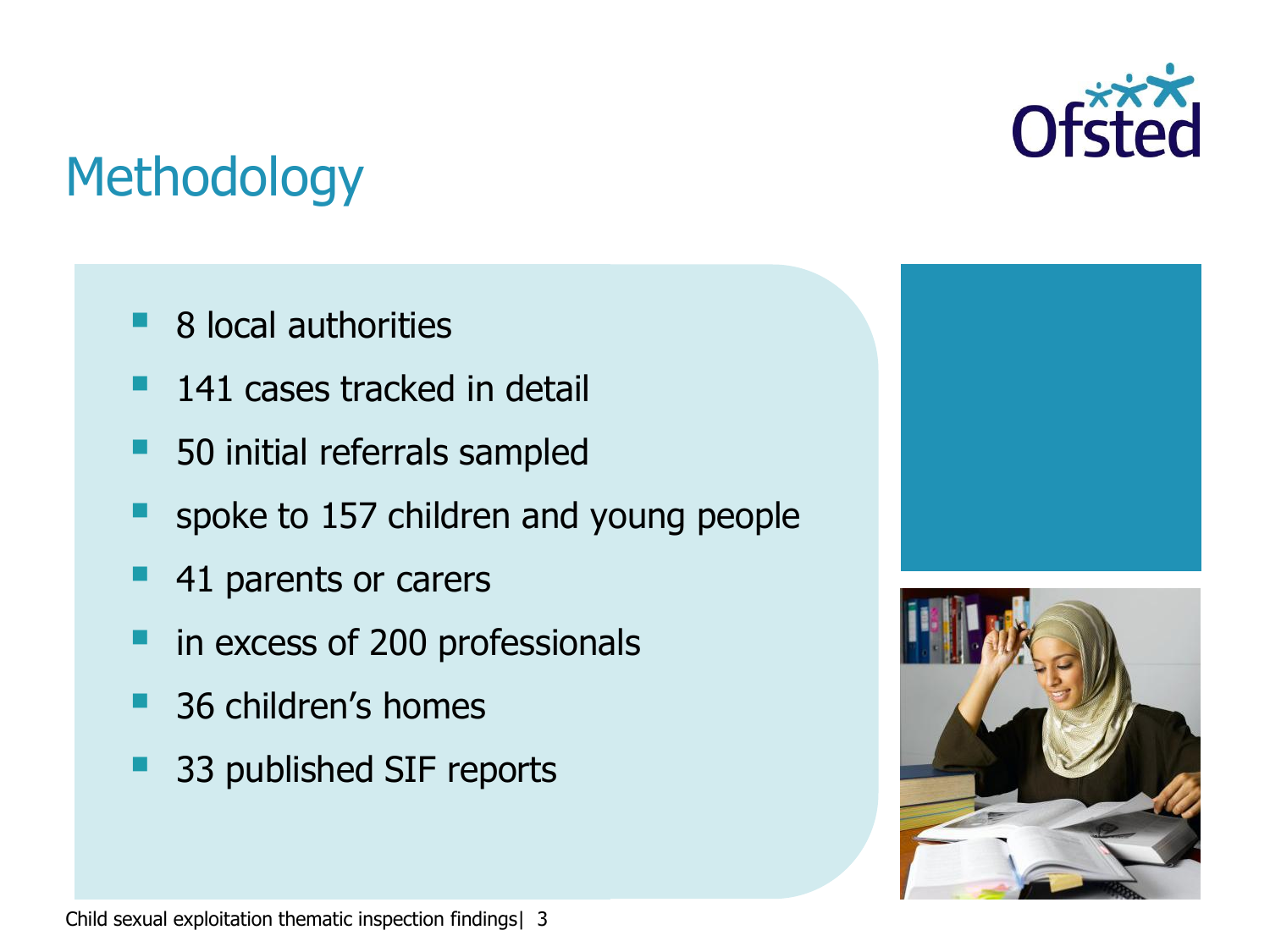

## Local authorities

- Brent
- Bristol
- **Camden**
- **Kent**
- **Luton**
- Oldham
- **Rochdale**
- **Rotherham**



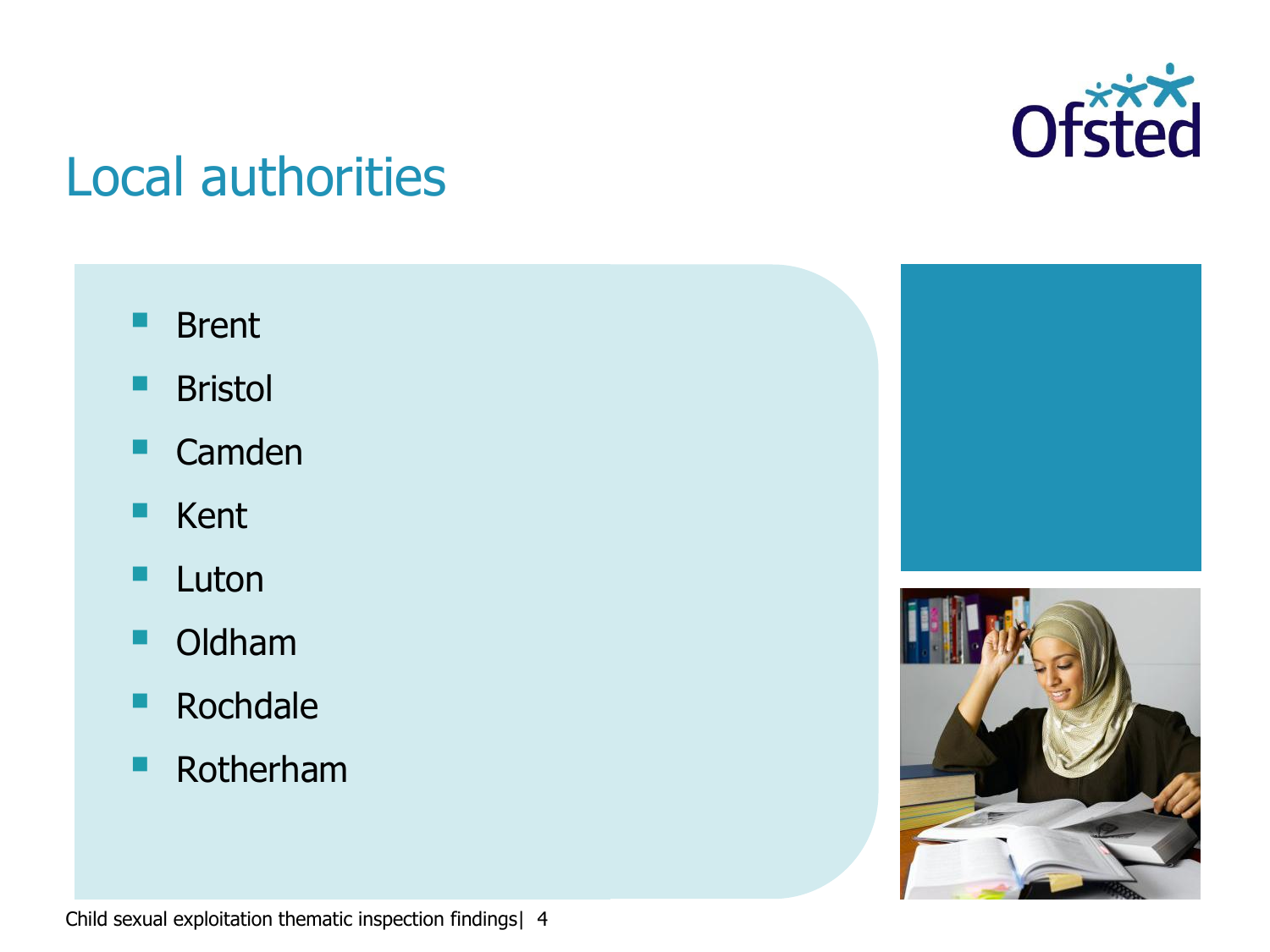

### **Strategic leadership**

- full responsibilities to prevent child sexual exploitation, to protect victims and to pursue and prosecute the perpetrators are not being met
- the pace to meet statutory duties is too slow
- local arrangements are poorly informed by local issues and selfassessment - do not link up with other local strategic plans
- specific training is of good quality but it is not always reaching those that need it most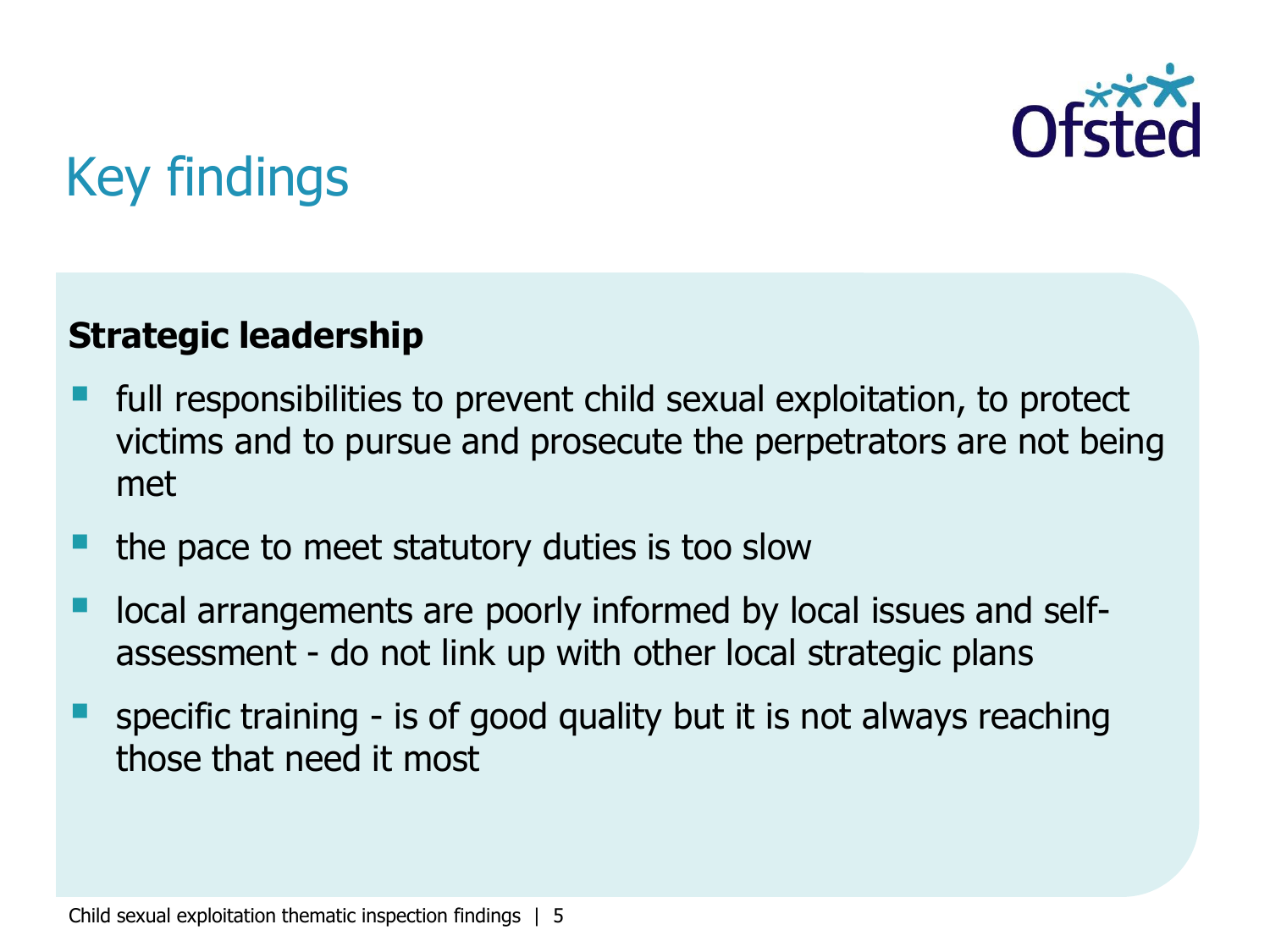

#### **Performance management**

- local authorities are not collecting or sharing with their partners the information they need in order to have an accurate picture of the full extent of child sexual exploitation in their area
- not all local authorities and LSCBs evaluate how effectively they are managing child sexual exploitation cases

#### **Raising awareness**

successful use a range of innovative and creative campaigns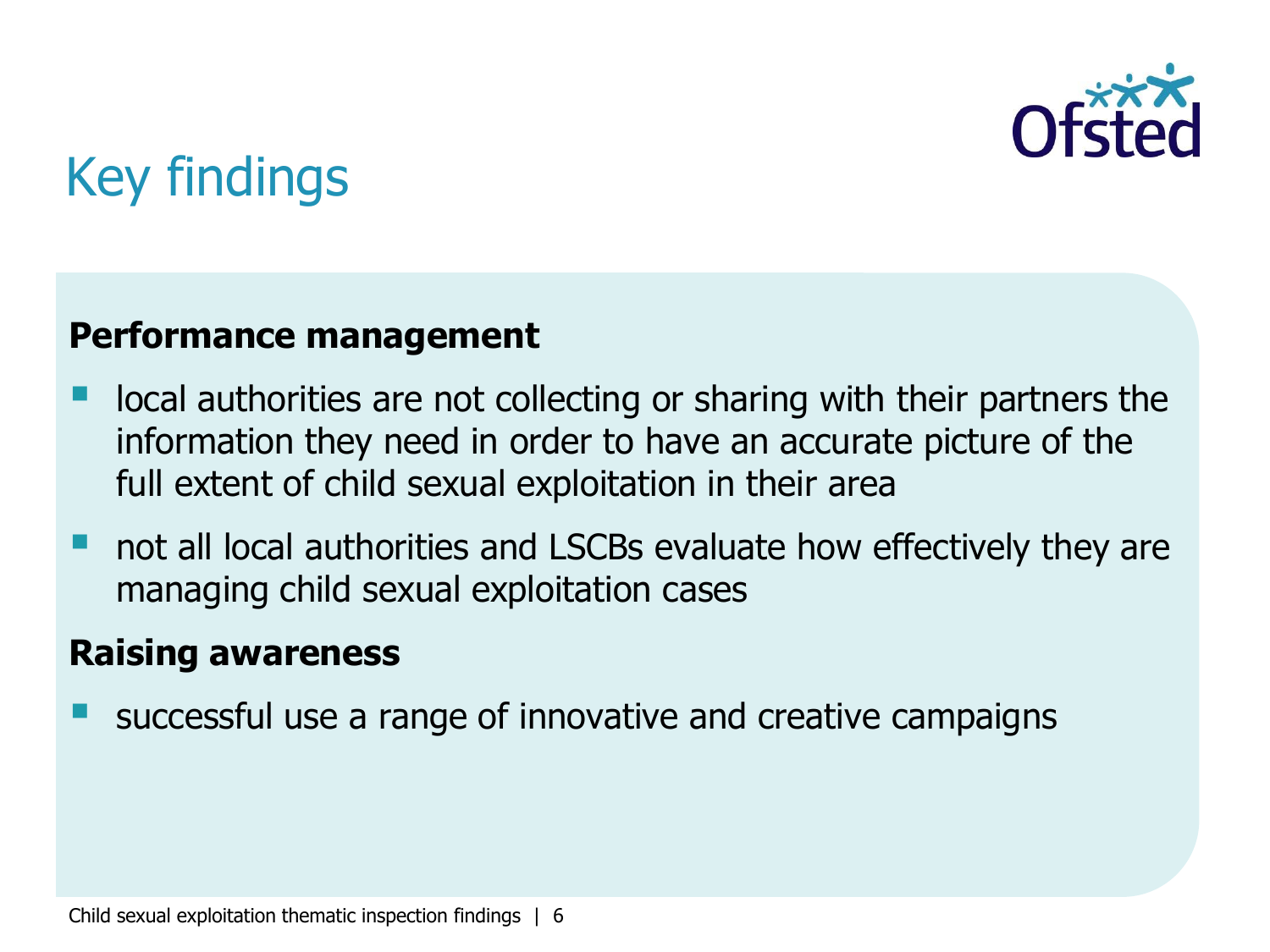

### **Findings from practice**

- formal child protection procedures are not always followed
- screening and assessment tools are not well or consistently used
- plans are not robust: CIN are poor; child protection and looked-after children plans vary in quality; no contingency plan in place if the initial plan was not successful
- plans for CIN are not routinely reviewed
- management oversight is not strong enough to ensure cases are always being properly progressed or monitored in line with the plan
- **a** dedicated child sexual exploitation team does not always ensure that children receive an improved service  $-2$  workers

Child sexual exploitation thematic inspection findings | 7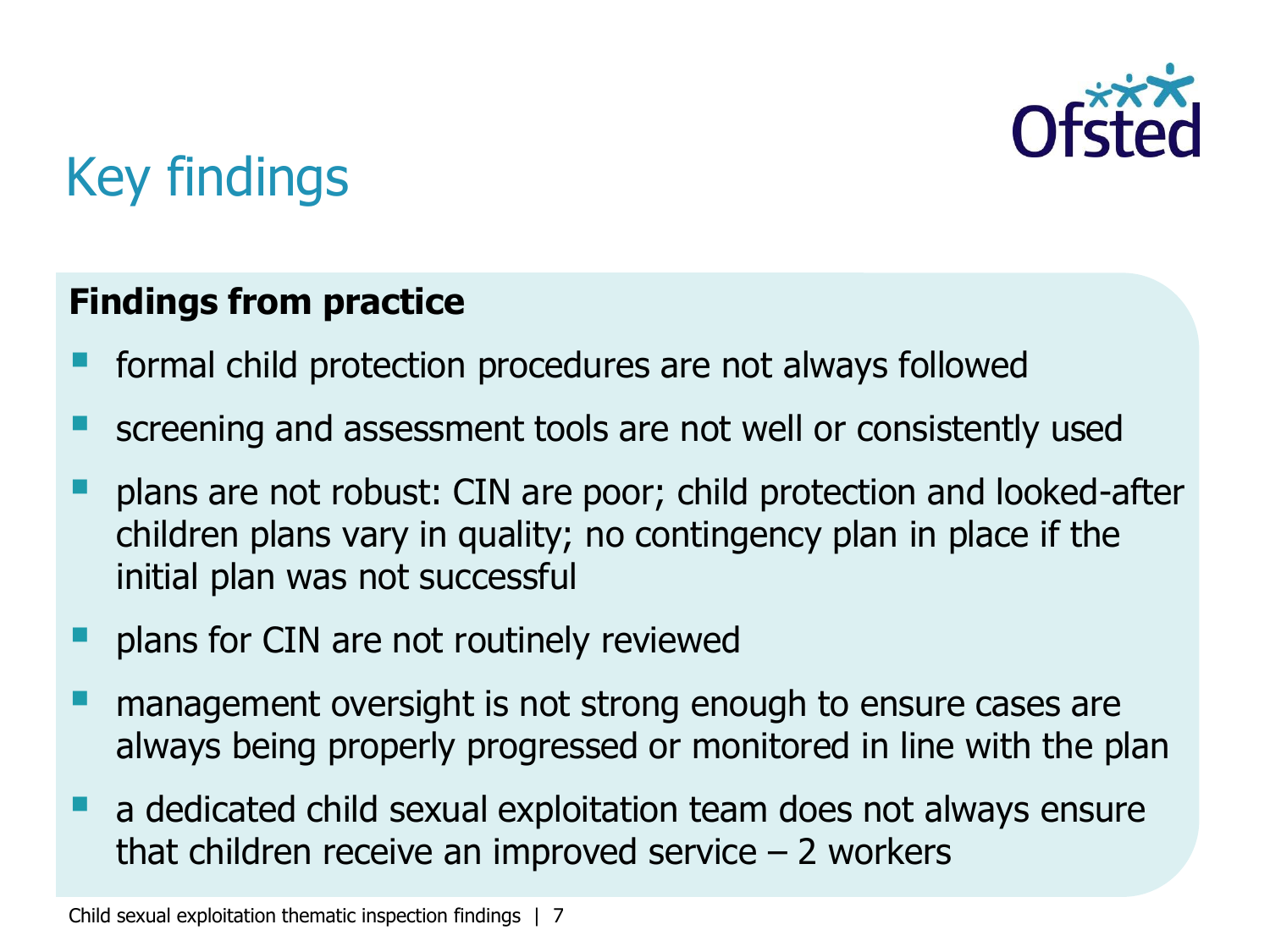

### **Disrupting and prosecuting perpetrators**

 full range of powers to disrupt and prosecute perpetrators are not being used

### **Missing children**

- too many children do not have a return interview following a missing episode
- not cross-referencing CSE information with frequently absent from school
- $\blacksquare$  even when the correct protocols are used, too many children still go missing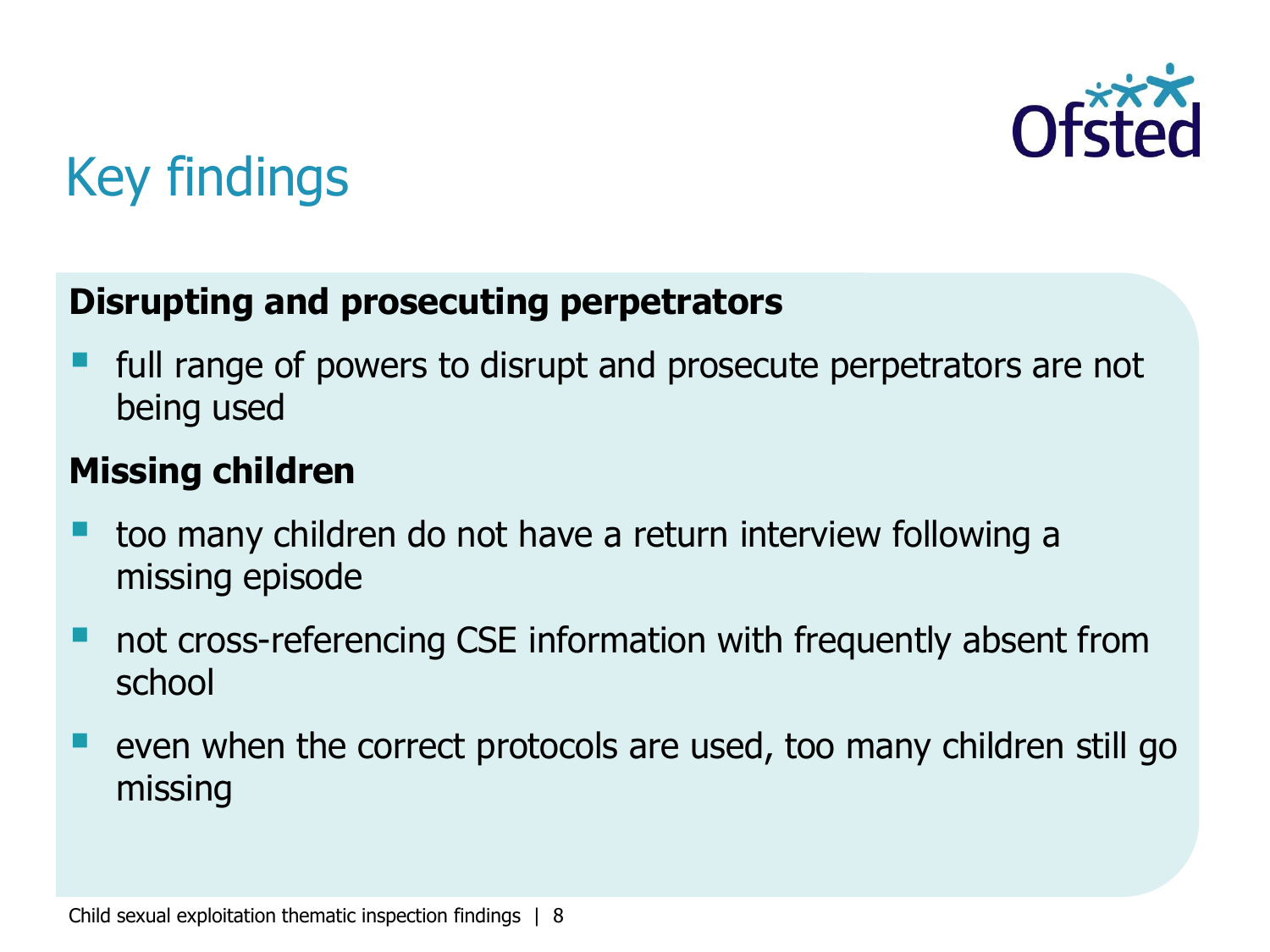

#### **Local authorities:**

- improve management oversight of assessments, plans and case review arrangements
- every child returning from a missing episode is given a return interview; set of standards; information centrally collated
- **E** schools and the local authority cross-reference absence information with risk assessments for individual children and young people
- $\blacksquare$  establish a targeted preventative and self-protection programme on child sexual exploitation for looked after children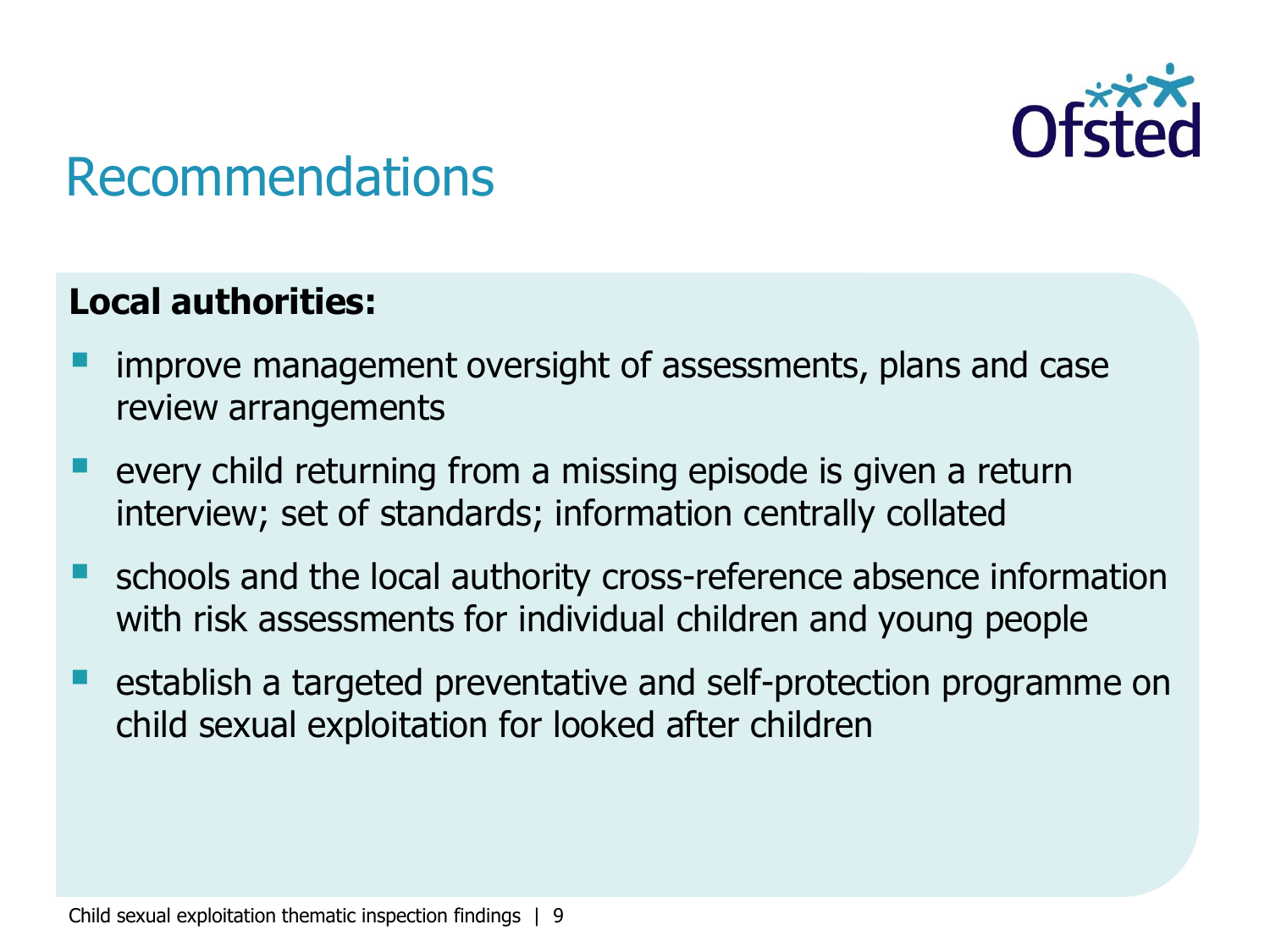

#### **Local authorities and partners:**

- develop and publish a CSE action plan; progress should be regularly shared with strategic boards and senior leaders
- **P** proactive sharing of information and intelligence
- consider using child sexual exploitation assessment tools
- have sufficient therapeutic support available
- experiences of victims and families should inform strategies and plans
- $\blacksquare$  enable professionals to build stable, trusting and lasting relationships with children and young people
- effectiveness of local schools in raising awareness

Child sexual exploitation thematic inspection findings | 10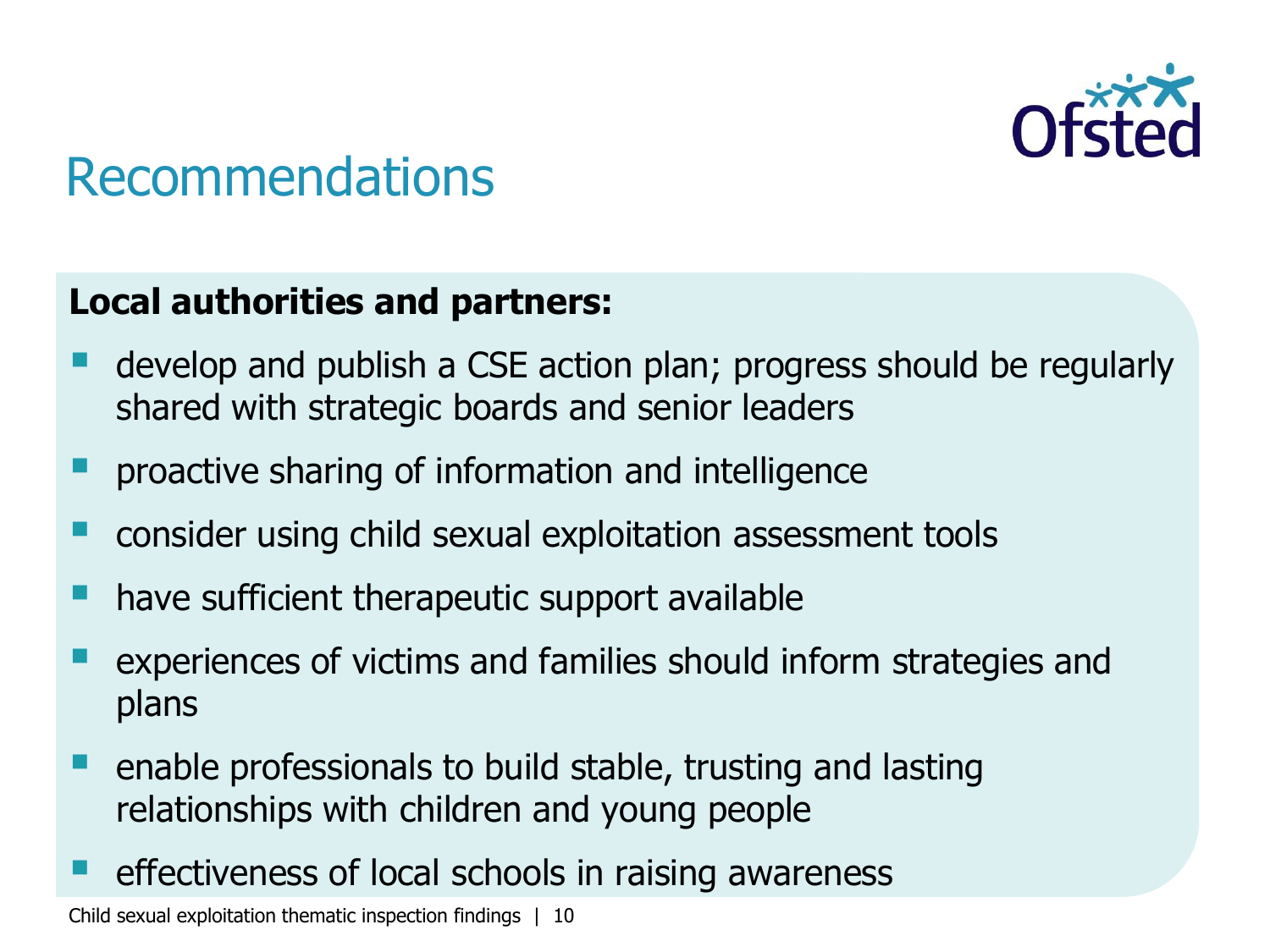

#### **LSCBs:**

- ensure a comprehensive CSE action plan is in place
- hold partners to account for the urgency and priority given to the CSE action plan
- critically evaluate the activity and progress and publish these findings in the LSCB annual report
- check that child protection procedures are followed
- check that statutory duties on missing episodes are met
- $\blacksquare$  ensure threshold documents are adhered to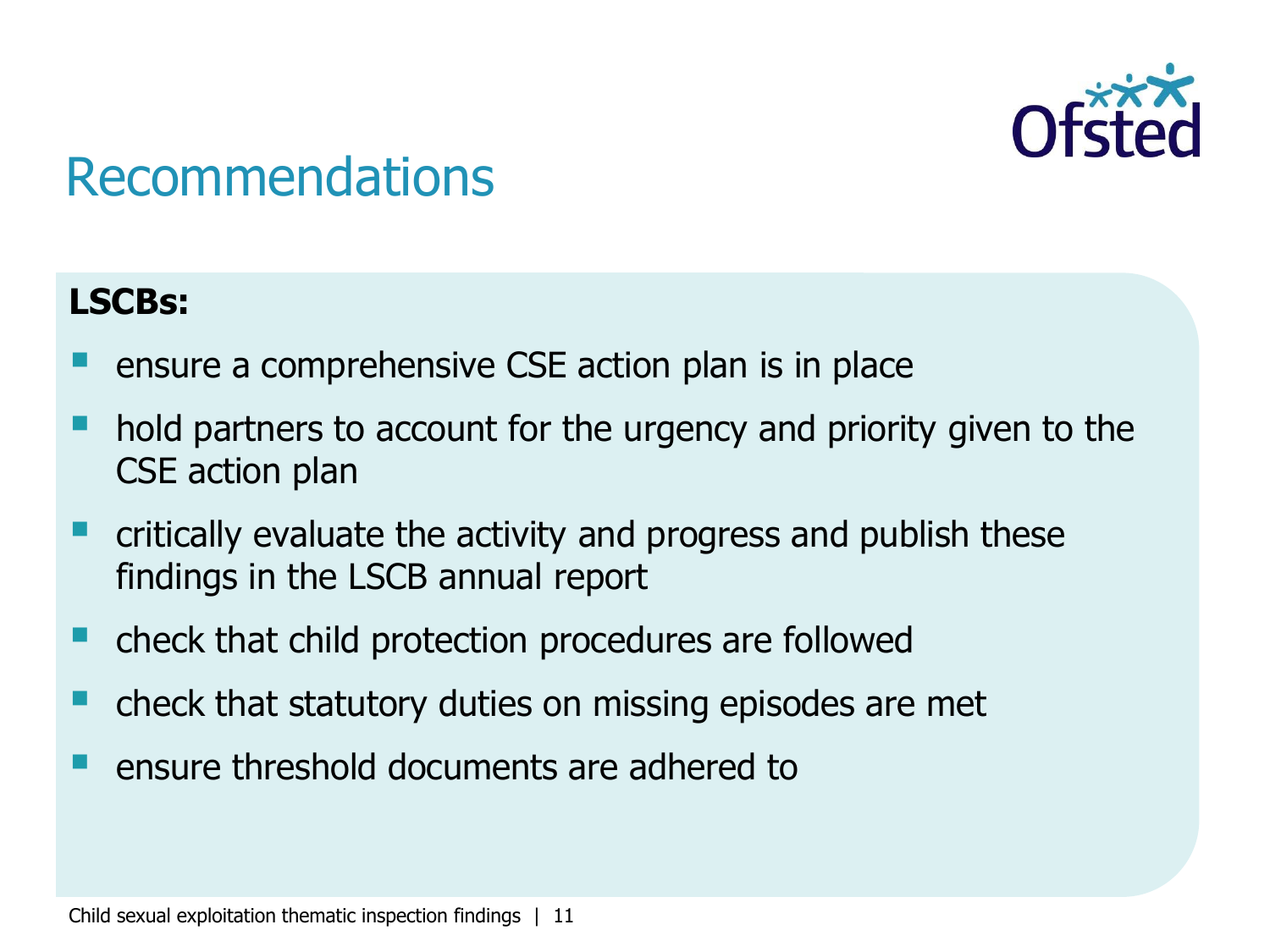

#### **LSCBs:**

- ensure CSE training, including specialist training, is available to all professionals in the local area who require it; attendance monitored with follow-up action taken where professionals fail to attend
- **E** evaluate the impact of training with a focus on how it makes a positive difference to keeping children and young people safer
- include information relating to child sexual exploitation activity in their performance framework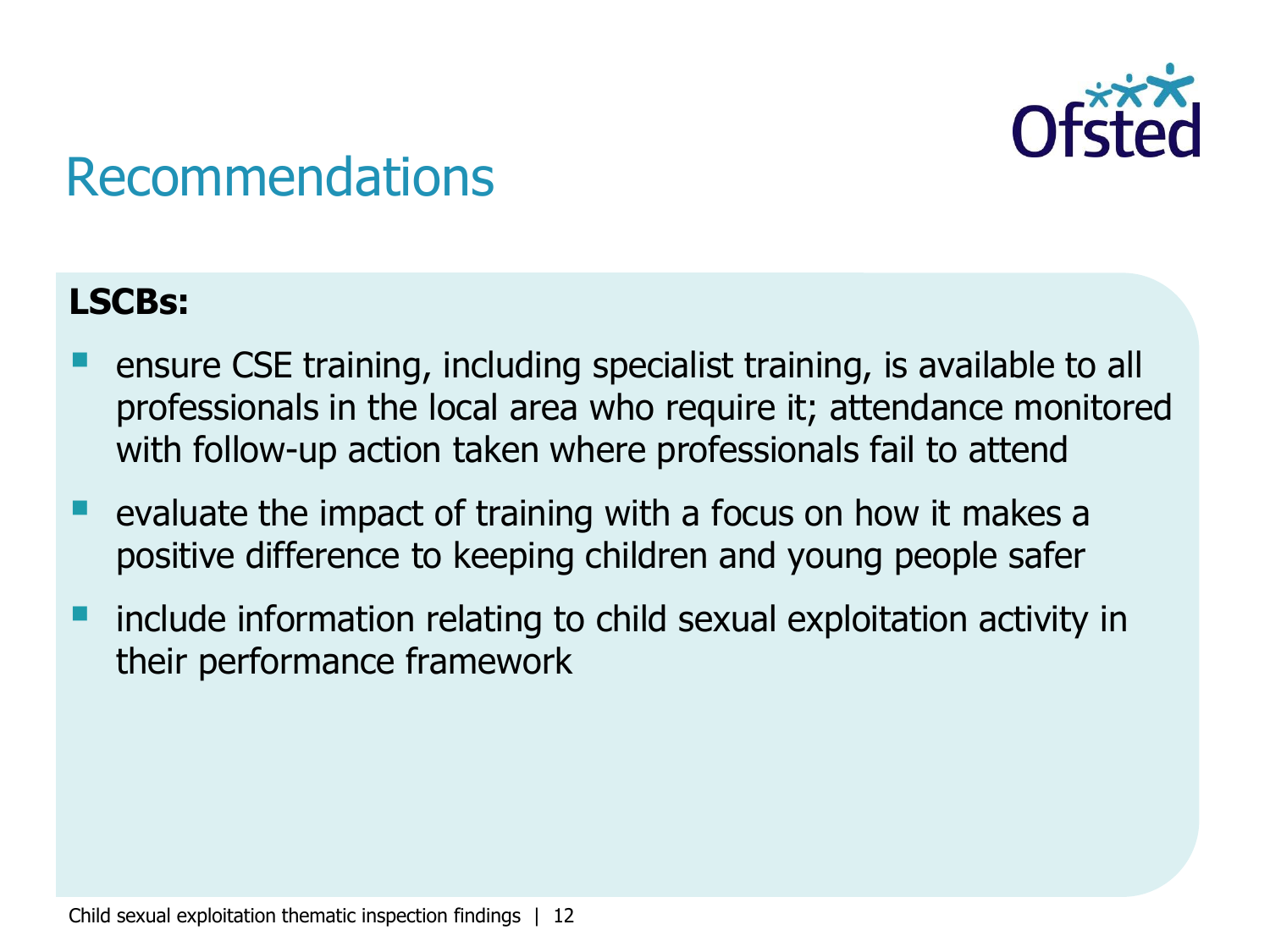

### **Ofsted:**

- ensure that child sexual exploitation is considered within the safeguarding sections of all future inspection frameworks and across all remits
- continue to sharpen the focus given to child sexual exploitation in all children's services inspection frameworks, including the review of Local Safeguarding Children Boards.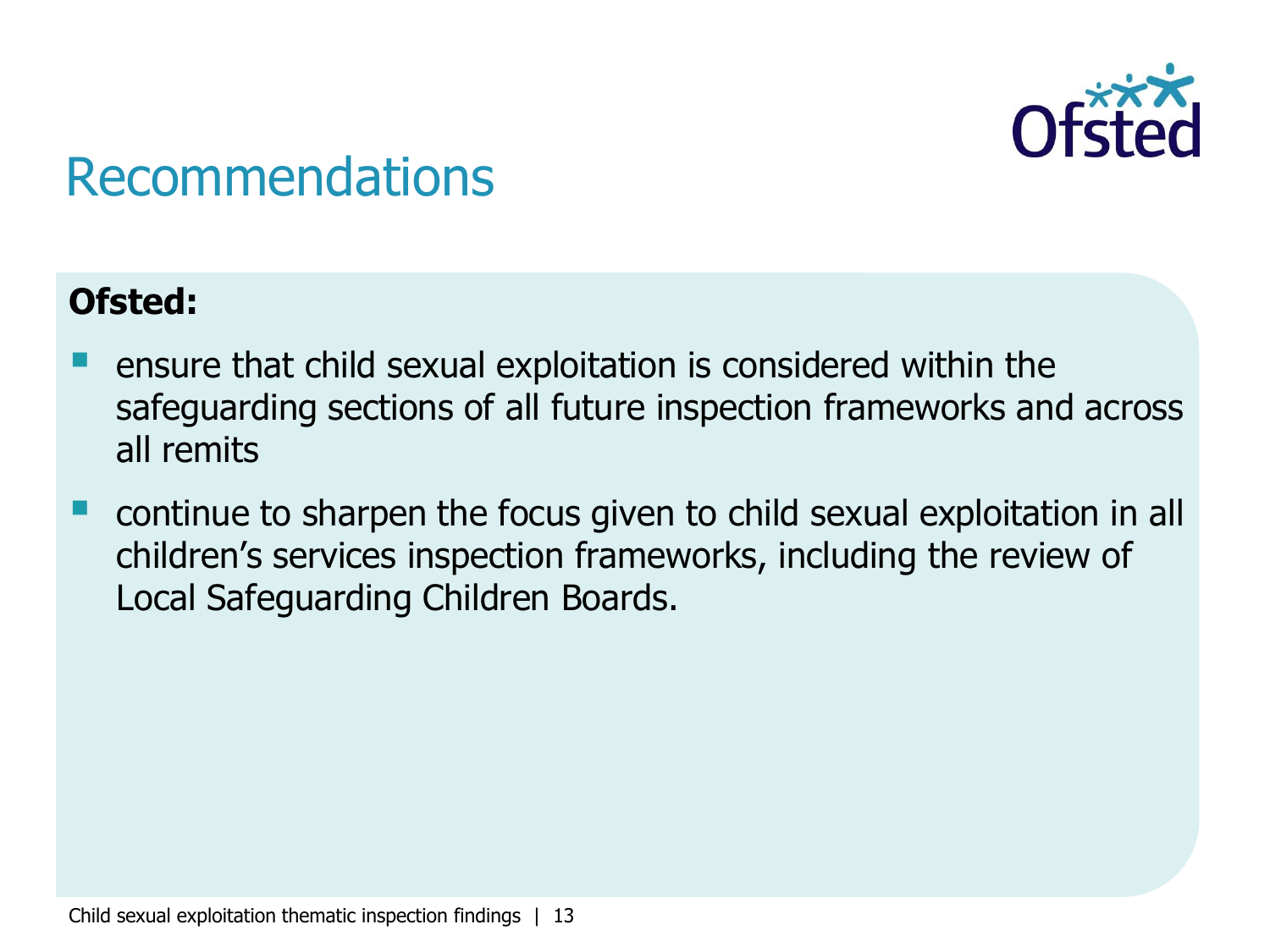

#### **The government:**

- review and update the 2009 Safeguarding children and young people from sexual exploitation; supplementary guidance to Working Together to Safeguard Children
- develop a national data set that requires local authorities, the police and their partners to report on all prevention, protection and prosecution activity relating to child sexual exploitation in their area to a standard format. (inc. missing children and LAC children)
- require every police force to collate information specifically on child sexual exploitation, including the number of crimes reported, the level of disruption activity undertaken and outcomes, including cautions and prosecutions